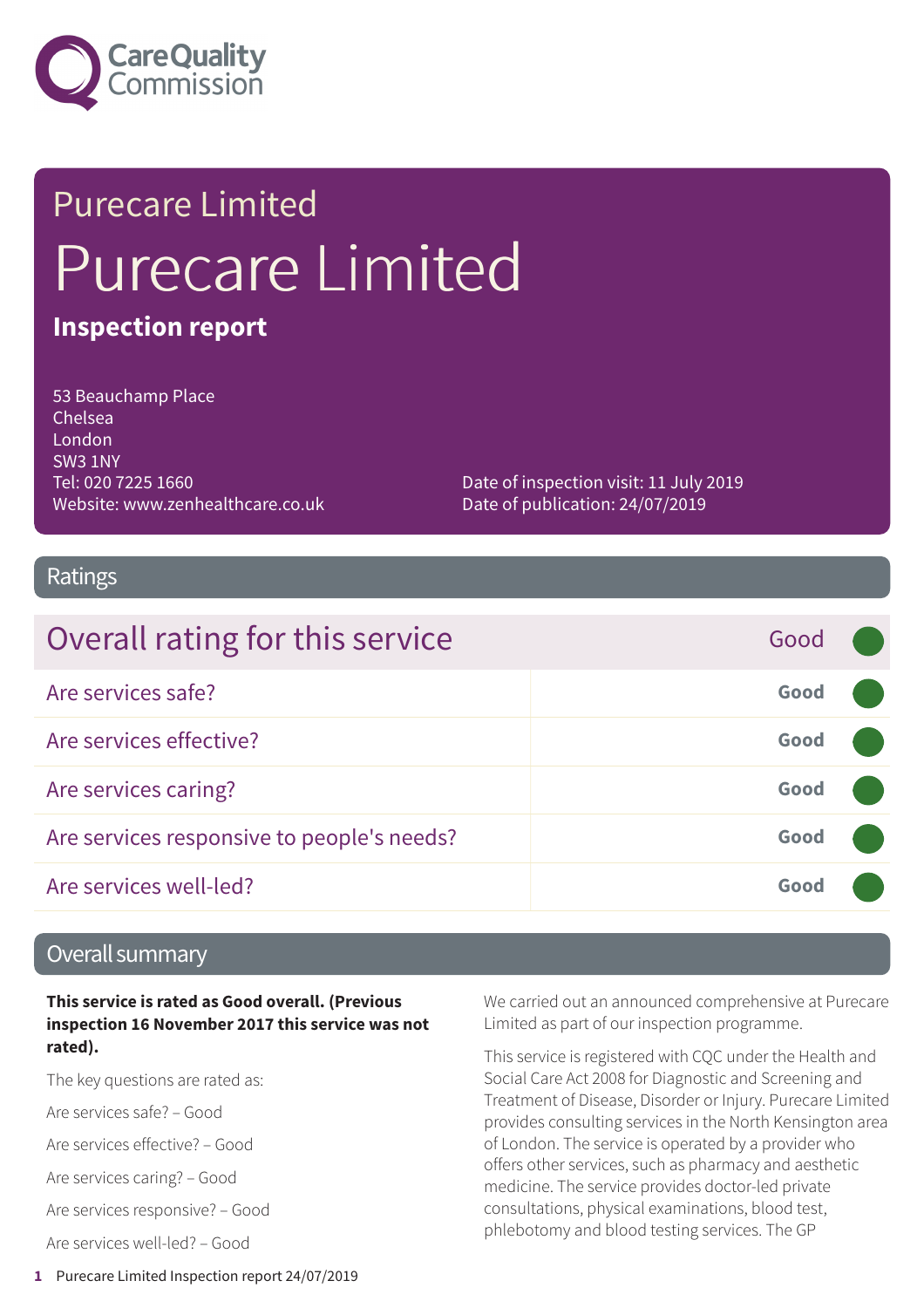## Summary of findings

consulting service has access to a clinical room within the building. At Purecare Limited, the aesthetic cosmetic treatments that are also provided are exempt by law from CQC regulation. Therefore, we were only able to inspect the treatment for chronic diseases but not the aesthetic cosmetic services, which included anti-ageing cosmetic treatment, skin fillers, chemical peels and skin rejuvenation.

The provider who is a pharmacist is the CQC registered manager. A registered manager is a person who is registered with the Care Quality Commission to manage the service. Like registered providers, they are 'registered persons'. Registered persons have legal responsibility for meeting the requirements in the Health and Social Care Act 2008 and associated Regulations about how the service is run.

During the inspection we obtained feedback through comment cards completed and spoke with one patient. We received 20 comments cards. Patients commented that the staff were caring, respectful, professional and friendly. They also commented on the cleanliness of the clinic.

### **Our key findings were:**

- The practice had clear systems to manage risk so that safety incidents were less likely to happen. When incidents did happen, the practice learned from them and improved their processes.
- The practice routinely reviewed the effectiveness and appropriateness of the care it provided. It ensured that care and treatment was delivered according to evidence- based guidelines.
- The information needed to plan and deliver care and treatment was available to staff in a timely way. There was evidence to demonstrate that the service operated a safe, effective and timely referral process.
- The continuing development of staff skills, competence and knowledge was recognised as being integral to ensuring that high quality care was delivered by the service.
- Staff involved and treated patients with compassion, kindness, dignity and respect.

### **Dr Rosie Benneyworth BM BS BMedSci MRCGP**

Chief Inspector of Primary Medical Services and Integrated Care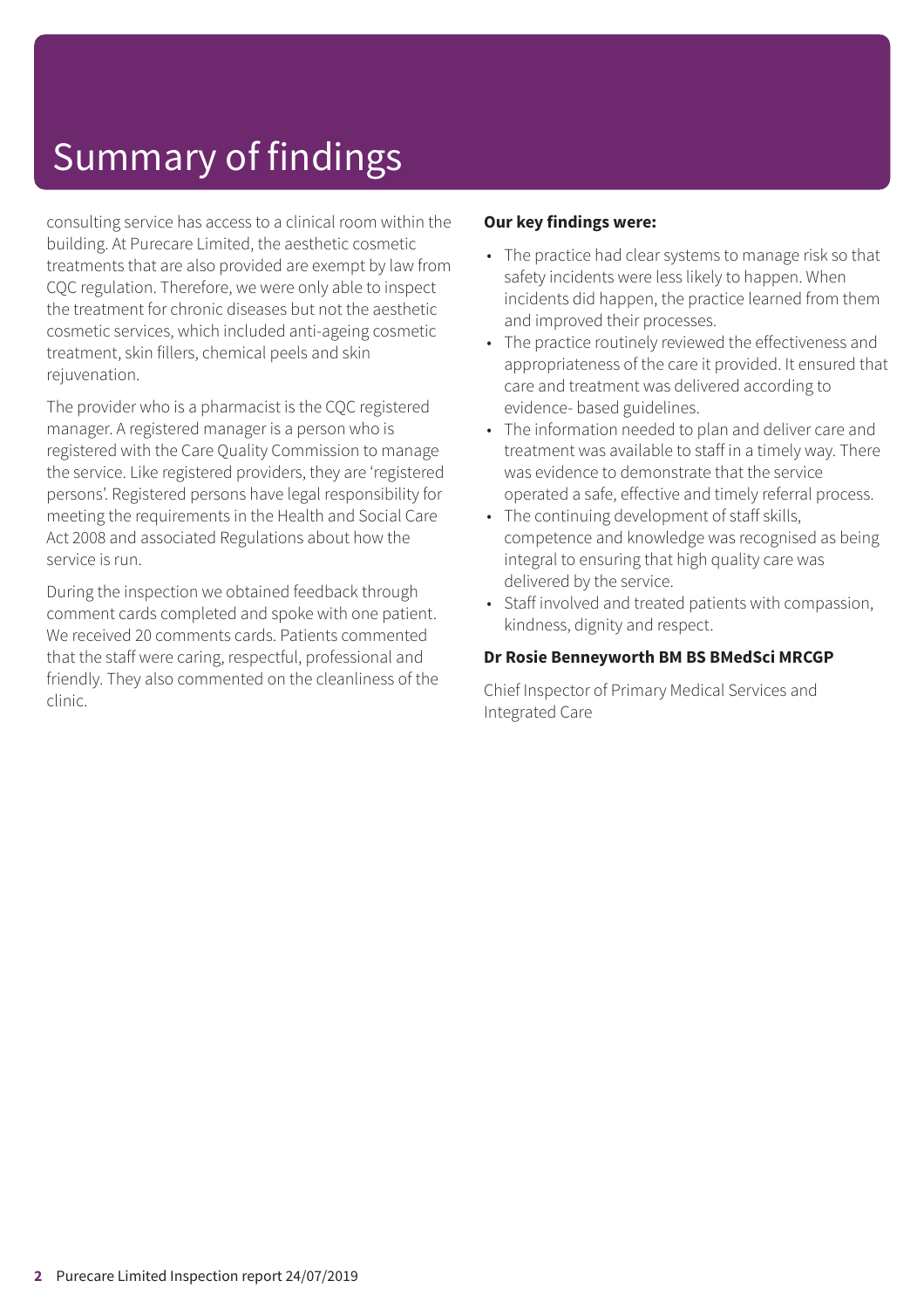

## Purecare Limited **Detailed findings**

### Background to this inspection

Purecare Limited provides GP consulting services in the North Kensington Area of London. The service is operated by a provider who offers other services, such as pharmacy and aesthetic medicine. The GP consulting service has access to a clinical room within the building which is accessible via stairs only. The practice offers private GP appointments for acute and minor ailments for adults and children. The clinic operated on a Tuesday, Wednesday and Thursday between 1.30pm and 5.30pm depending on the need for appointments. The clinic employs three members of staff which includes a GP (male), a pharmacist who is the registered manager (male) and a receptionist (female).

#### **How we inspected this service**

We carried out an announced comprehensive inspection at Purecare Limited on 11 July 2019. Our inspection team was led by a CQC Lead Inspector. The other member of the inspection team was a GP specialist advisor. Before visiting, we reviewed the information we hold about the service.

To get to the heart of patients' experiences of care and treatment, we always ask the following five questions:

- Is it safe?
- Is it effective?
- Is it caring?
- Is it responsive to people's needs?
- Is it well-led?

These questions therefore formed the framework for the areas we looked at during the inspection.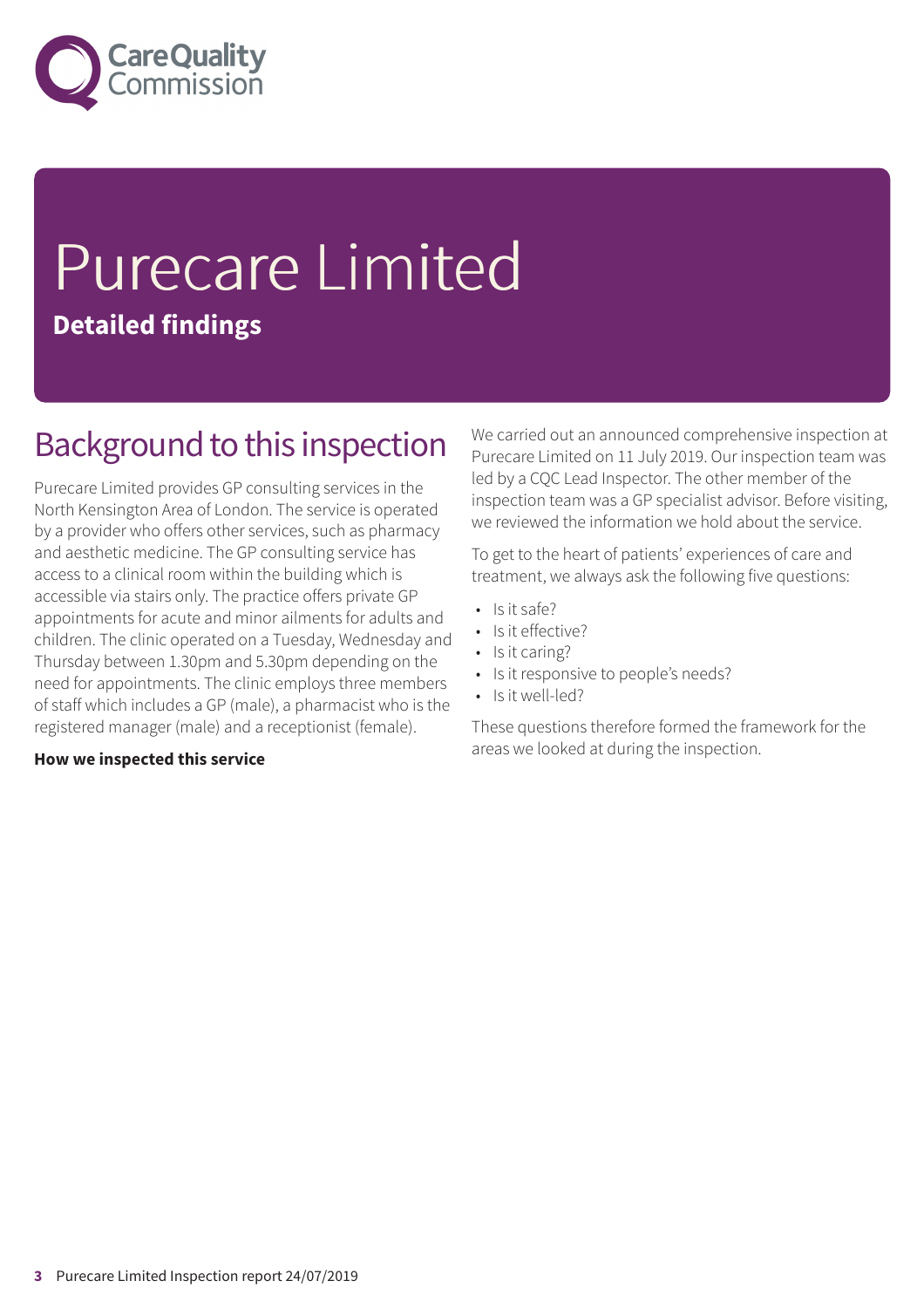## Are services safe?

### **Our findings**

#### **We rated safe as Good because:**

#### **Safety systems and processes**

### **The service had clear systems to keep people safe and safeguarded from abuse.**

- The provider conducted safety risk assessments. It had appropriate safety policies, which were regularly reviewed and communicated to staff. They outlined clearly who to go to for further guidance. Staff received safety information from the service as part of their induction and refresher training. The service had systems to safeguard children and vulnerable adults from abuse.
- The service had systems in place to assure that an adult accompanying a child had parental authority.
- The service worked with other agencies to support patients and protect them from neglect and abuse. Staff took steps to protect patients from abuse, neglect, harassment, discrimination and breaches of their dignity and respect.
- The provider carried out staff checks at the time of recruitment and on an ongoing basis where appropriate. Disclosure and Barring Service (DBS) checks were undertaken where required. (DBS checks identify whether a person has a criminal record or is on an official list of people barred from working in roles where they may have contact with children or adults who may be vulnerable).
- All staff received up-to-date safeguarding and safety training appropriate to their role. They knew how to identify and report concerns. Staff who acted as chaperones were trained for the role and had received a DBS check.
- There was an effective system to manage infection prevention and control. We saw evidence of an audit carried out and the appropriate action taken.
- The provider ensured that facilities and equipment were safe and that equipment was maintained according to manufacturers' instructions. There were systems for safely managing healthcare waste.
- The provider carried out appropriate environmental risk assessments, which took into account the profile of people using the service and those who may be accompanying them.

### **Risks to patients**

### **There were systems to assess, monitor and manage risks to patient safety.**

- There were arrangements for planning and monitoring the number and mix of staff needed.
- There was an effective induction system for staff tailored to their role. We spoke with one member of staff who had been employed for six months and they confirmed they had received an induction and had been supported in their role.
- Staff understood their responsibilities to manage emergencies and to recognise those in need of urgent medical attention. They knew how to identify and manage patients with severe infections, for example sepsis. There was evidence that all staff had completed sepsis training and posters were visible throughout the premises.
- There were adequate arrangements in place to respond to emergencies and major incidents. During our inspection we saw that the service had a defibrillator and oxygen on-site. There were records in place to support that these were regularly checked to ensure they were fit for use. Emergency medicines were easily accessible to staff in a secure area and staff knew their location. The medicines were checked on a regular basis and records were kept to support this. Staff received basic life support training and an alarm was available in reception to summon assistance in the event of an emergency.
- When reporting on medical emergencies, the guidance for emergency equipment is in the Resuscitation Council UK guidelines and the guidance on emergency medicines is in the British National Formulary (BNF).
- When there were changes to services or staff the service assessed and monitored the impact on safety.
- There were appropriate indemnity arrangements in place to cover all potential liabilities.

### **Information to deliver safe care and treatment.**

### **Staff had the information they needed to deliver safe care and treatment to patients.**

• Individual care records were written and managed in a way that kept patients safe. The care records we saw showed that information needed to deliver safe care and treatment was available to relevant staff in an accessible way.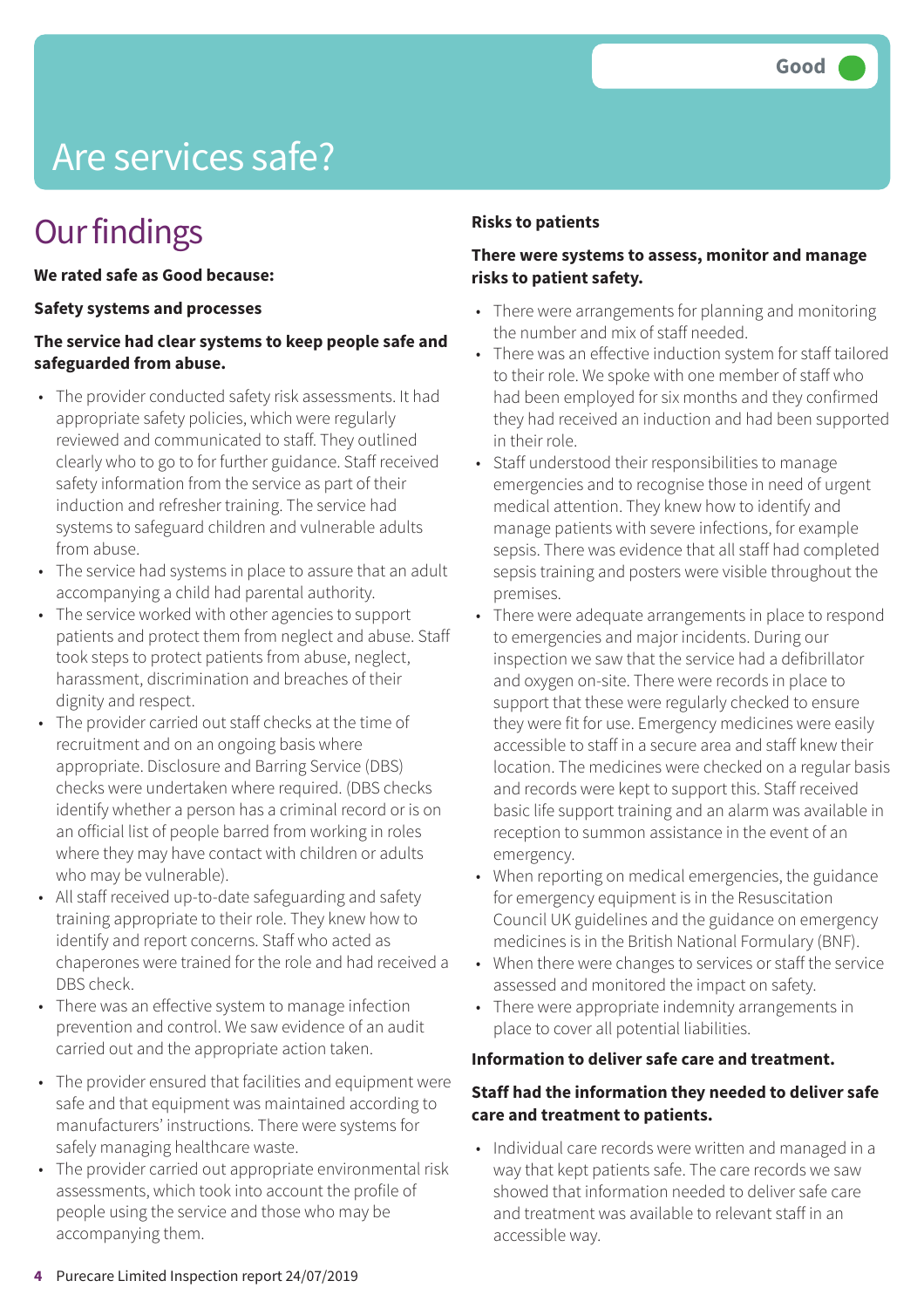### Are services safe?

- The service had systems for sharing information with staff and other agencies to enable them to deliver safe care and treatment.
- The service had a system in place to retain medical records in line with Department of Health and Social Care (DHSC) guidance in the event that they cease trading.
- Clinicians made appropriate and timely referrals in line with protocols and up to date evidence-based guidance.

### **Safe and appropriate use of medicines**

### **The service had reliable systems for appropriate and safe handling of medicines.**

- The systems and arrangements for managing medicines, including vaccines, controlled drugs, emergency medicines and equipment minimised risks. The service kept prescription stationery securely and monitored its use.
- The service had a prescribing policy to ensure prescribing was in line with best practice guidelines for safe prescribing.
- Staff prescribed, administered or supplied medicines to patients and gave advice on medicines in line with legal requirements and current national guidance. Processes were in place for checking medicines and staff kept accurate records of medicines. Where there was a different approach taken from national guidance there was a clear rationale for this that protected patient safety.
- There were effective protocols for verifying the identity of patients including children.

### **Track record on safety and incidents**

#### **The service had a good safety record.**

- There were comprehensive risk assessments in relation to safety issues.
- The service monitored and reviewed activity. This helped it to understand risks and gave a clear, accurate and current picture that led to safety improvements.

#### **Lessons learned and improvements made**

### **The service learned and made improvements when things went wrong.**

- Although there had been no significant events the service described the system for recording and acting on significant events. Staff understood their duty to raise concerns and report incidents and near misses. Leaders and managers supported them when they did so.
- There were adequate systems for reviewing and investigating when things went wrong. The service learned and shared lessons identified themes and took action to improve safety in the service.
- The provider was aware of and complied with the requirements of the Duty of Candour. The provider encouraged a culture of openness and honesty. The service had systems in place for knowing about notifiable safety incidents

Although the service had received no complaints they discussed the process they would follow to follow up any issues or concerns:

- The service told us they would give affected people reasonable support, truthful information and a verbal and written apology
- The service acted on and learned from external safety events as well as patient and medicine safety alerts. The service had an effective mechanism in place to disseminate alerts to all members of the team including sessional and agency staff.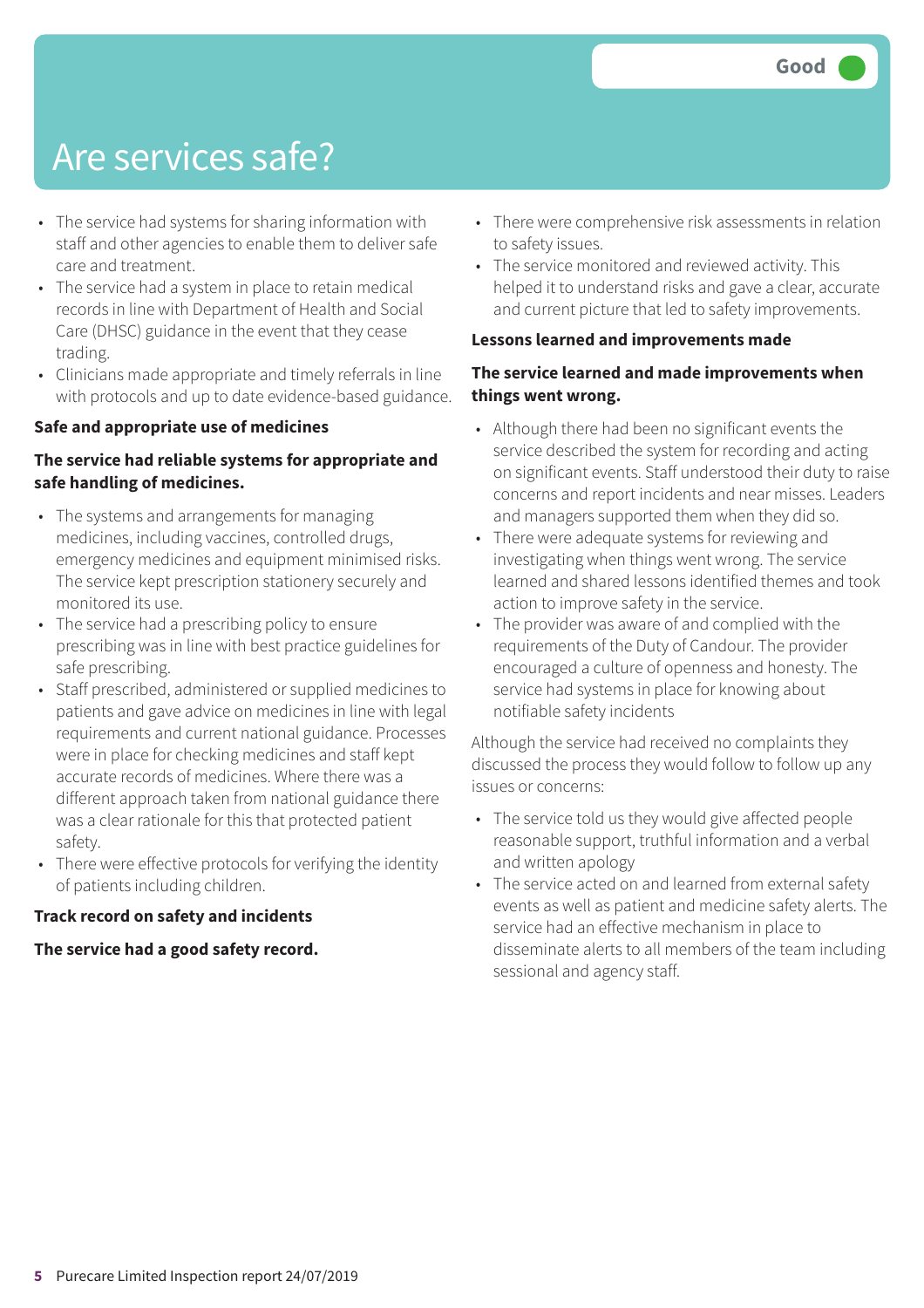### Are services effective?

(for example, treatment is effective)

### **Our findings**

#### **We rated effective as Good because:**

#### **Effective needs assessment, care and treatment**

The provider had systems to keep clinicians up to date with current evidence-based practice. We saw evidence that clinicians assessed needs and delivered care and treatment in line with current legislation, standards and guidance (relevant to their service)

- The provider assessed needs and delivered care in line with relevant and current evidence-based guidance and standards such as the National Institute for Health and Care Excellence (NICE) best practice guidelines.
- Patients' immediate and ongoing needs were fully assessed. Where appropriate this included their clinical needs and their mental and physical wellbeing. The service liaised with other providers to make referrals onwards if necessary.
- Clinicians had enough information to make or confirm a diagnosis
- We saw no evidence of discrimination when making care and treatment decisions.
- Arrangements were in place to deal with repeat patients. For example, holistic treatment plans for the management of long-term conditions.
- Staff assessed and managed patients' pain where appropriate.

#### **Monitoring care and treatment**

### **The service was involved in quality improvement activity**.

• The service used information about care and treatment to make improvements. For example, following each consultation patients were asked to complete feedback on the service. In addition, they had completed a sharps audits to review the quality of care and safety of the service.

### **Effective staffing**

### **Staff had the skills, knowledge and experience to carry out their roles.**

• All staff were appropriately qualified. The provider had an induction programme for all newly appointed staff.

- Relevant professionals (medical) were registered with the General Medical Council (GMC) and were up to date with revalidation
- The provider understood the learning needs of staff and provided protected time and training to meet them. Up to date records of skills, qualifications and training were evidenced during our inspection. Staff were encouraged and given opportunities to develop.

#### **Coordinating patient care and information sharing**

### **Staff worked together, and worked well with other organisations, to deliver effective care and treatment.**

- Patients received coordinated and person-centred care. Staff referred to, and communicated effectively with, other services when appropriate. For example, patients had been referred for physiotherapy.
- Before providing treatment, doctors at the service ensured they had adequate knowledge of the patient's health, any relevant test results and their medicines history. We saw examples of patients being signposted to more suitable sources of treatment where this information was not available to ensure safe care and treatment.
- All patients were asked for consent to share details of their consultation and any medicines prescribed with their registered GP on each occasion they used the service.
- The provider had risk assessed the treatments they offered. They had identified medicines that were not suitable for prescribing if the patient did not give their consent to share information with their GP, or they were not registered with a GP. For example, medicines liable to abuse or misuse, and those for the treatment of long-term conditions such as asthma. Where patients agreed to share their information, we saw evidence of letters sent to their registered GP in line with GMC guidance.
- Patient information was shared appropriately (this included when patients moved to other professional services), and the information needed to plan and deliver care and treatment was available to relevant staff in a timely and accessible way. There were clear and effective arrangements for following up on people who had been referred to other services.

#### **Supporting patients to live healthier lives**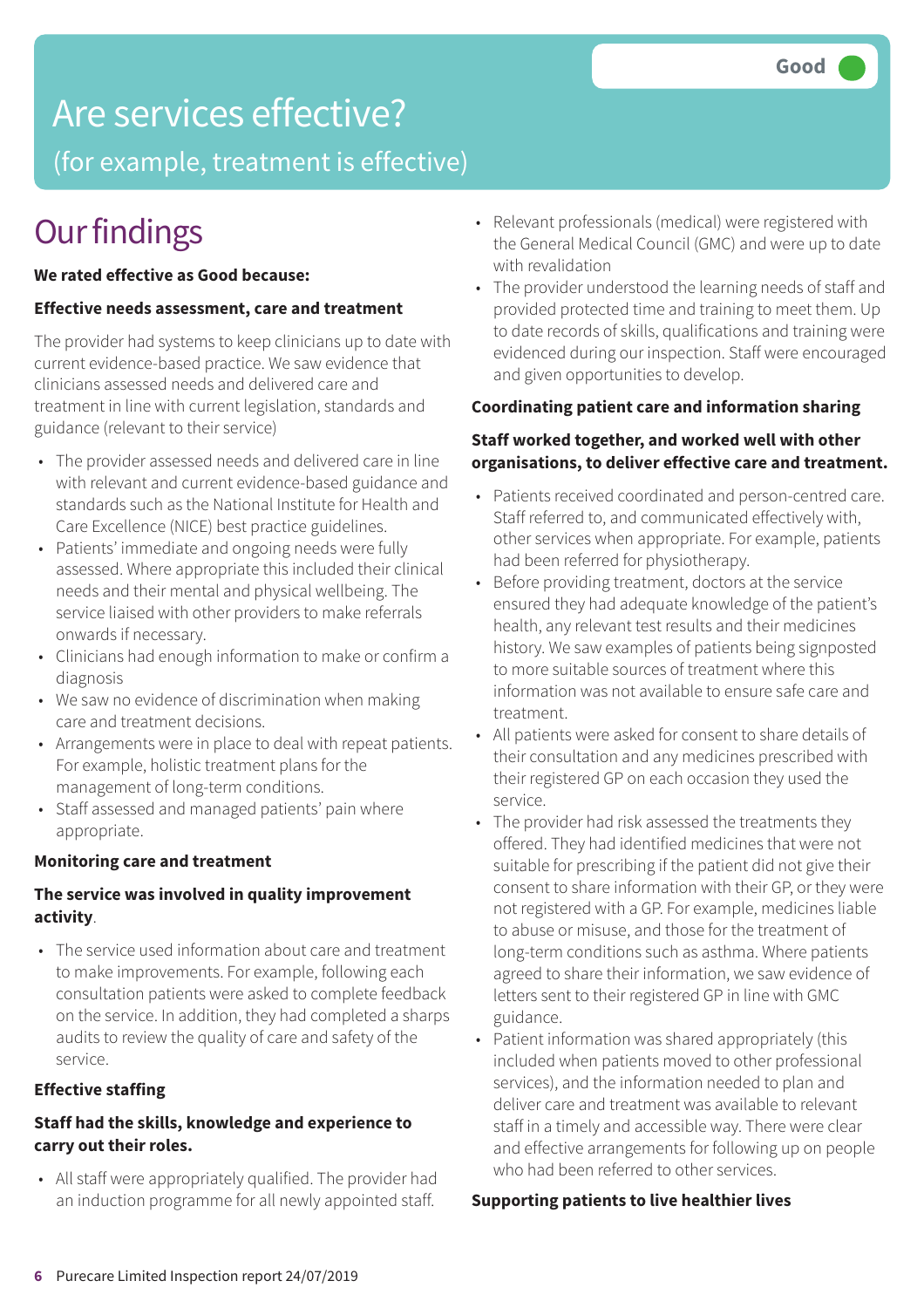### Are services effective?

### (for example, treatment is effective)

**Staff were consistent and proactive in empowering patients and supporting them to manage their own health and maximise their independence.**

- Where appropriate, staff gave people advice so they could self-care.
- Risk factors were identified, highlighted to patients and where appropriate highlighted to their normal care provider for additional support.
- Where patients needs could not be met by the service, staff redirected them to the appropriate service for their needs.

#### **Consent to care and treatment**

**The service obtained consent to care and treatment in line with legislation and guidance.**

- Staff understood the requirements of legislation and guidance when considering consent and decision making.
- The clinic sought the consent of patients if they wanted their GP to be contacted with the relevant treatment that was provided to them. The GP also explained that they were aware of circumstances when they were required to share information without consent from the patients.
- Staff supported patients to make decisions. Where appropriate, they assessed and recorded a patient's mental capacity to make a decision.
- The service monitored the process for seeking consent appropriately.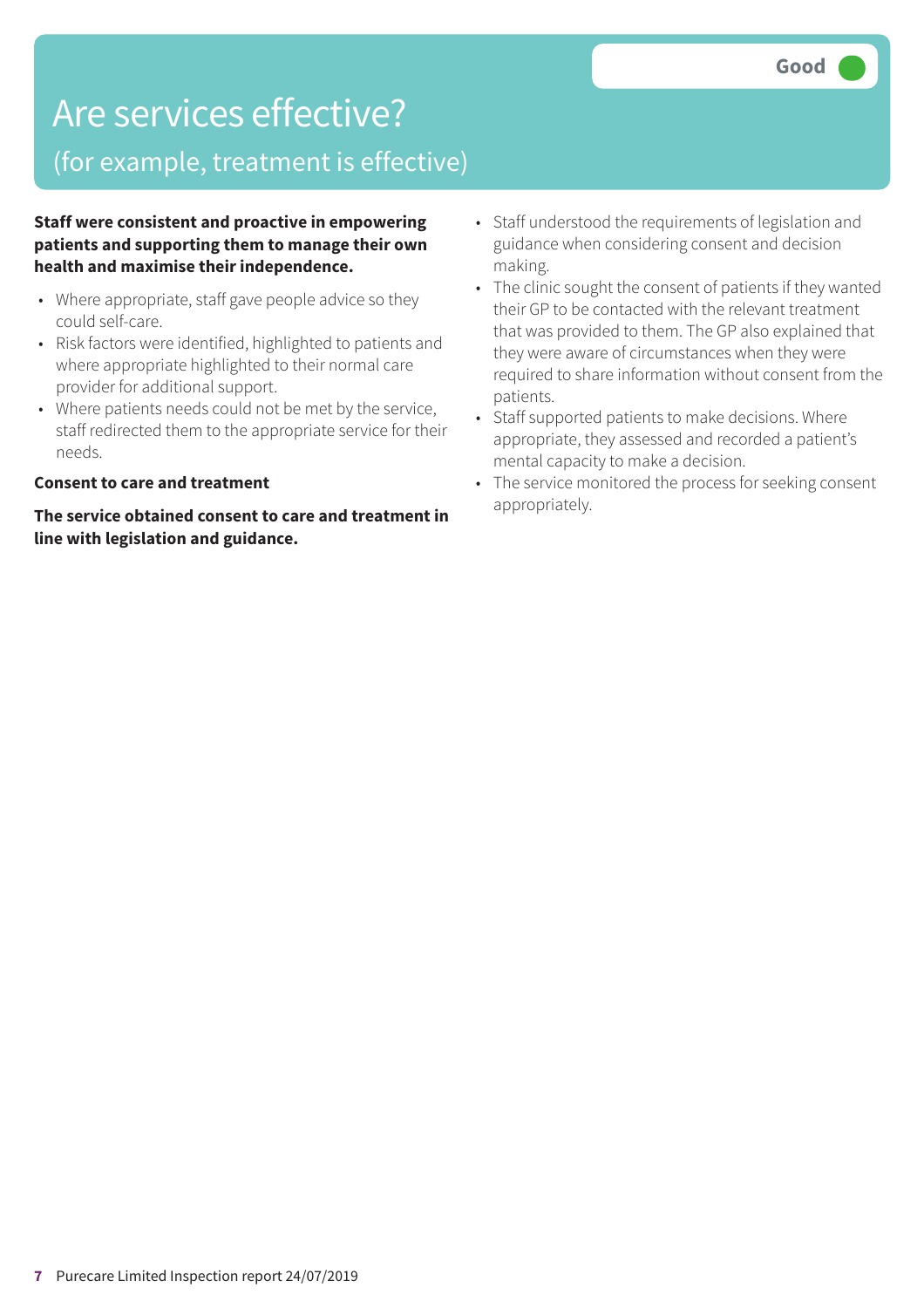## Are services caring?

### **Our findings**

#### **We rated caring as Good because:**

### **Kindness, respect and compassion**

- Feedback from patients was positive about the way staff treat people.
- We received 20 CQC patient comment cards, all of which were positive about the service including specific references and examples of how the staff treated them well.
- Staff understood patients' personal, cultural, social and religious needs. They displayed an understanding and non-judgmental attitude to all patients.
- The service gave patients timely support and information.

#### **Involvement in decisions about care and treatment**

#### **Staff helped patients to be involved in decisions about care and treatment.**

- Interpretation services were available if required for patients who did not have English as a first language.
- Patients told us through comment cards, that they felt listened to and supported by staff and had sufficient time during consultations to make an informed decision about the choice of treatment available to them.
- Staff communicated with people in a way that they could understand, for example, communication aids and easy read materials were available.

#### **Privacy and Dignity**

#### **The service respected patients' privacy and dignity.**

- Staff recognised the importance of people's dignity and respect.
- Staff knew that if patients wanted to discuss sensitive issues or appeared distressed they could offer them a private room to discuss their needs.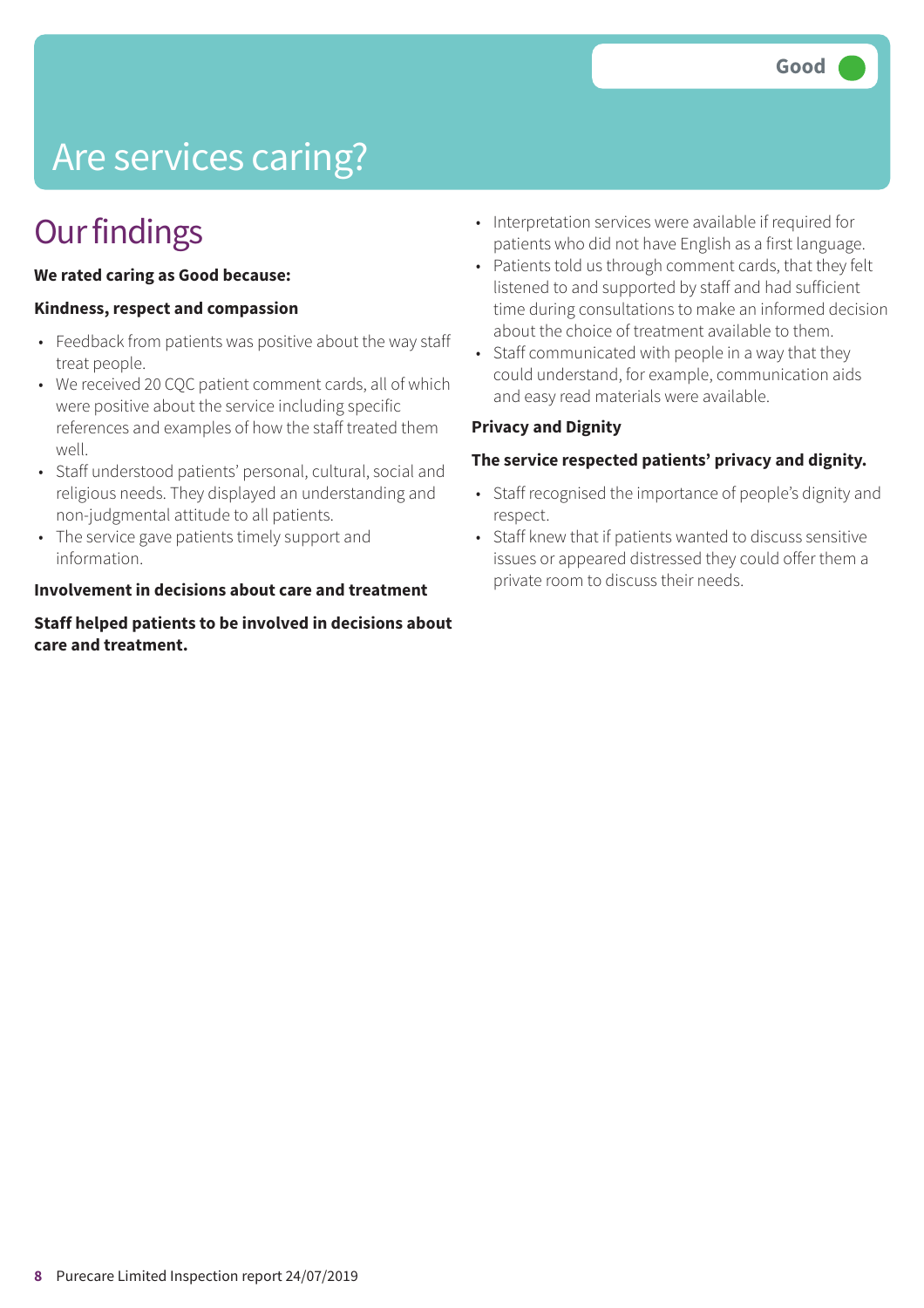## Are services responsive to people's needs?

(for example, to feedback?)

### **Our findings**

### **We rated responsive as Good because:**

- The practice had good facilities and was well equipped to treat patients and meet their needs.
- Patient feedback was positive and indicated they found it easy and convenient to make appointments.

### **Responding to and meeting people's needs**

### **The service organised and delivered services to meet patients' needs. It took account of patient needs and preferences.**

- The provider understood the needs of their patients and improved services in response to those needs.
- The facilities and premises were appropriate for the services delivered.
- Reasonable adjustments had been made so that people in vulnerable circumstances could access and use services on an equal basis to others.

### **Timely access to the service**

**Patients were able to access care and treatment from the service within an appropriate timescale for their needs.**

- Patients had timely access to initial assessment, test results, diagnosis and treatment.
- Waiting times, delays and cancellations were minimal and managed appropriately.
- Patients with the most urgent needs had their care and treatment prioritised.
- Patients reported that the appointment system was easy to use.
- Referrals and transfers to other services were undertaken in a timely way.

### **Listening and learning from concerns and complaints**

### **The service took complaints and concerns seriously and responded to them appropriately to improve the quality of care.**

- Information about how to make a complaint or raise concerns was available. Although there had been no complaints the provider discussed the process they would take to ensure patients concerns was investigated.
- The service informed patients of ways they could complaint for example, complaint forms on their website.
- The service had a complaint policy and procedures in place and would regularly hold meetings to review to discuss ways to improve the quality of care.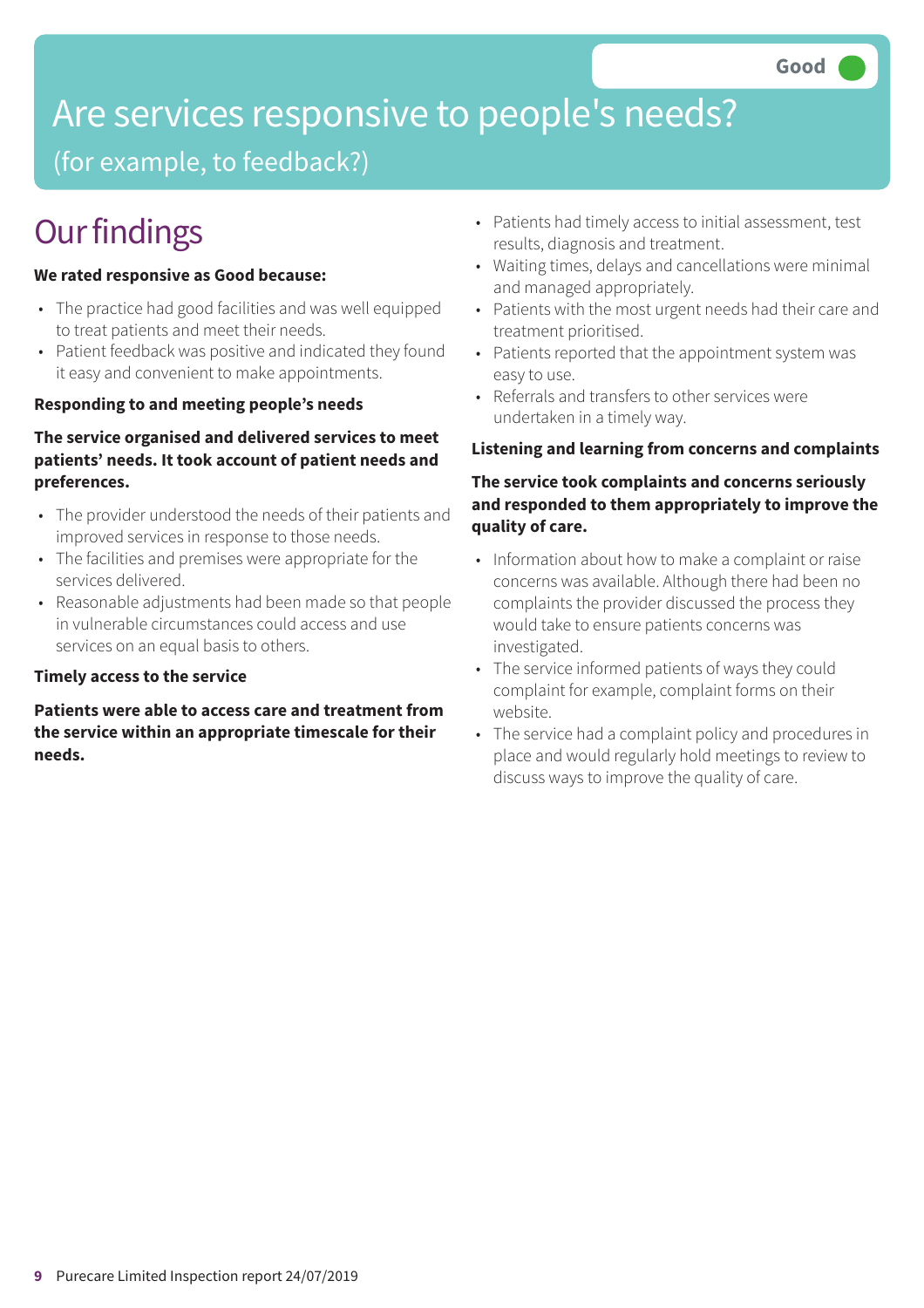### Are services well-led?

(for example, are they well-managed and do senior leaders listen, learn and take appropriate action?)

### **Our findings**

**We rated well-led as Good because:**

### **Leadership capacity and capability;**

### **Leaders had the capacity and skills to deliver high-quality, sustainable care.**

- Leaders were knowledgeable about issues and priorities relating to the quality and future of services. They understood the challenges and were addressing them.
- Leaders at all levels were visible and approachable. They worked closely with staff and others to make sure they prioritised compassionate and inclusive leadership.
- The provider had effective processes to develop leadership capacity and skills, including planning for the future leadership of the service.

### **Vision and strategy**

### **The service had a clear vision and credible strategy to deliver high quality care and promote good outcomes for patients.**

- There was a clear vision and set of values. The service had a realistic strategy and supporting business plans to achieve priorities.
- The service developed its vision, values and strategy jointly with staff and external partners (where relevant).
- Staff were aware of and understood the vision, values and strategy and their role in achieving them
- The service monitored progress against delivery of the strategy.

### **Culture**

### **The service had a culture of high-quality sustainable care.**

- Staff felt respected, supported and valued. They were proud to work for the service.
- The service focused on the needs of patients.
- Leaders and managers acted on behaviour and performance inconsistent with the vision and values.
- Openness, honesty and transparency were demonstrated. The provider was aware of and had systems to ensure compliance with the requirements of the duty of candour.
- Staff told us they could raise concerns and were encouraged to do so. They had confidence that these would be addressed.
- There were processes for providing all staff with the development they need. This included appraisal and career development conversations. All staff received regular annual appraisals in the last year. Staff were supported to meet the requirements of professional revalidation where necessary. Clinical staff were considered valued members of the team. They were given protected time for professional time for professional development and evaluation of their clinical work.
- There was a strong emphasis on the safety and well-being of all staff.
- The service actively promoted equality and diversity. It identified and addressed the causes of any workforce inequality. Staff had received equality and diversity training. Staff felt they were treated equally.
- There were positive relationships between staff and teams.

### **Governance arrangements**

### **There were clear responsibilities, roles and systems of accountability to support good governance and management.**

- Structures, processes and systems to support good governance and management were clearly set out, understood and effective. The governance and management of partnerships, joint working arrangements and shared services promoted interactive and co-ordinated person-centred care.
- Staff were clear on their roles and accountabilities
- Leaders had established proper policies, procedures and activities to ensure safety and assured themselves that they were operating as intended.

### **Managing risks, issues and performance**

### **There were clear and effective processes for managing risks, issues and performance.**

- There was an effective, process to identify, understand, monitor and address current and future risks including risks to patient safety.
- The service had processes to manage current and future performance. Performance of clinical staff could be demonstrated through audit of their consultations, prescribing and referral decisions. Leaders had oversight of safety alerts, incidents, and complaints.